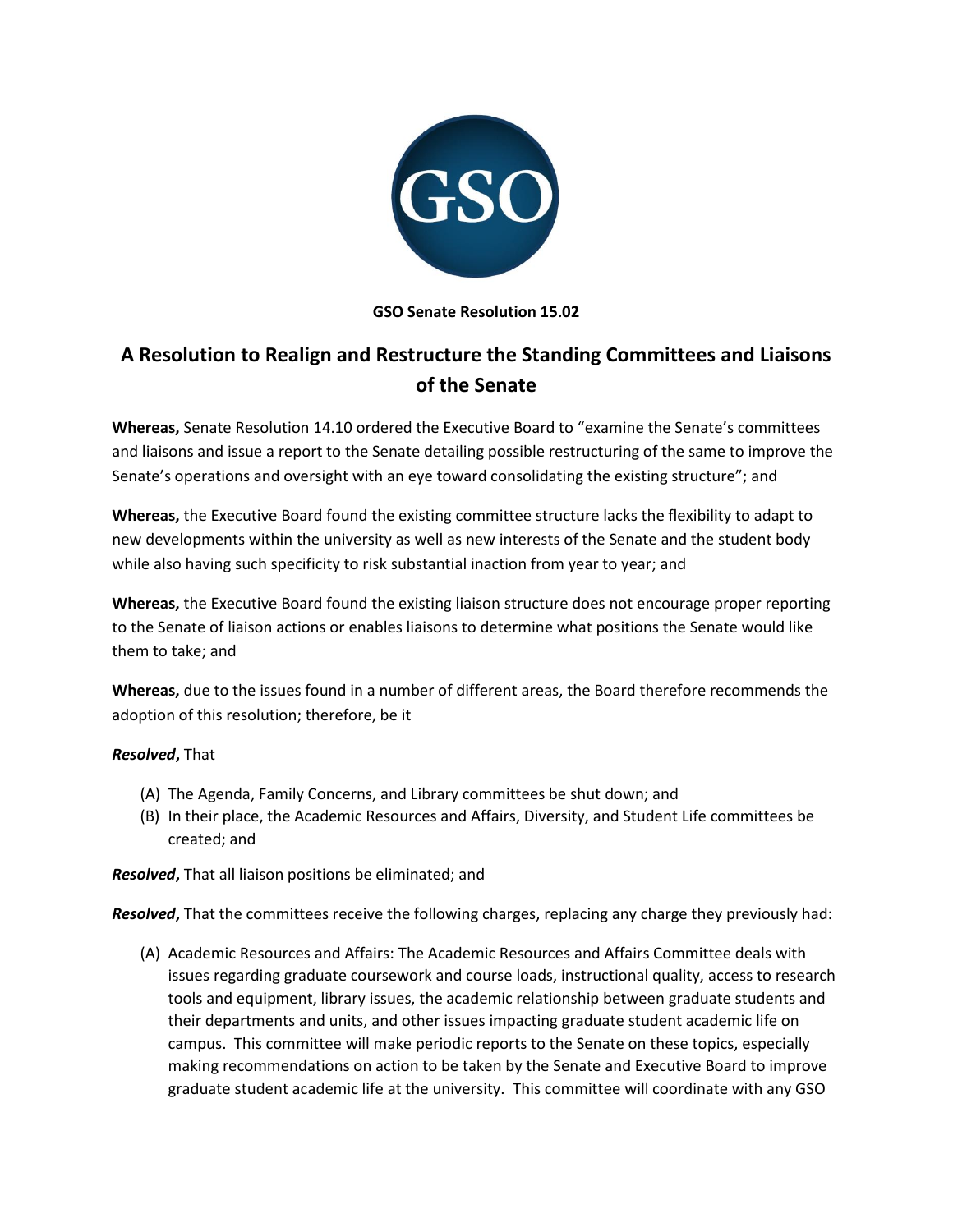University Senators serving on University Senate committees related to academic affairs. This committee will send two representatives to the Graduate Council. This committee will annually name one person to coordinate with Career Services.

- (B) Diversity: The Diversity Committee works on the important questions of diversity on our campus, including LGBT and women's concerns. This committee will make periodic reports to the Senate on these topics, especially making recommendations on action to be taken by the Senate and Executive Board to improve graduate student academic life at the university. This committee will coordinate with any GSO University Senators serving on University Senate committees related to diversity.
- (C) Finance: The Finance Committee advises the Senate and Executive Board on financial matters. This committee receives all Special Programming requests and constructs the Annual Budget, making recommendations on the disposition of both in accordance with the Fiscal Policy. This committee is chaired by the Comptroller, and will work with the Comptroller in making periodic reports to the Senate of the state of the GSO's finances. This committee makes periodic recommendations to the Senate of updates to the Fiscal Policy.
- (D) Graduate Employment Issues: The Graduate Employment Issues Committee is responsible for addressing issues related to graduate student employment such as stipends, benefits, workload, work type, and the work relationship between graduate students and their departments. The committee advises the GSO on employment issues and works to improve the working landscape of SU for graduate students through the study of employment issues and advocacy. This committee will make periodic reports to the Senate on these topics, especially making recommendations on action to be taken by the Senate and Executive Board to improve graduate student academic life at the university. This committee will coordinate with any GSO University Senators serving on University Senate committees related to graduate employment.
- (E) Grant: The Grant Committee manages the GSO Travel Grant Program. The committee reviews applications, makes awards, and conducts annual reviews of the program for possible improvements in accordance to the Grant Program Policy as approved by the Senate. This committee makes periodic reports to the Senate of its decisions and recommendations of updates to the Grant Program Policy.
- (F) Outreach: The Outreach Committee is charged with retaining participating members, attracting new graduate students to the GSO, and working to increase graduate student awareness of the GSO as a representative body. The Outreach Committee also advertises graduate student events funded, organized, and supported by the GSO and is responsible for overseeing the GSO's involvement in the Graduate Student Newsletter, including the regular GSO column. The Outreach Committee also works closely with the staff of the Inn Complete to address graduate student concerns and requests, to conduct promotional outreach for the Inn, and to advise on financial concerns. The Outreach Committee is chaired by the External Vice President, and will assist the External VP in planning and running events and other activities. The Committee will assist the External VP in constructing the Outreach budget request each year.
- (G) Student Life: The Student Life Committee deals with all student life concerns of graduates, including parking, bussing, DPS, student housing, commuter and off-campus affairs, family concerns, and any other student life concerns not falling under the heading of another committee. This committee will make periodic reports to the Senate on these topics, especially making recommendations on action to be taken by the Senate and Executive Board to improve